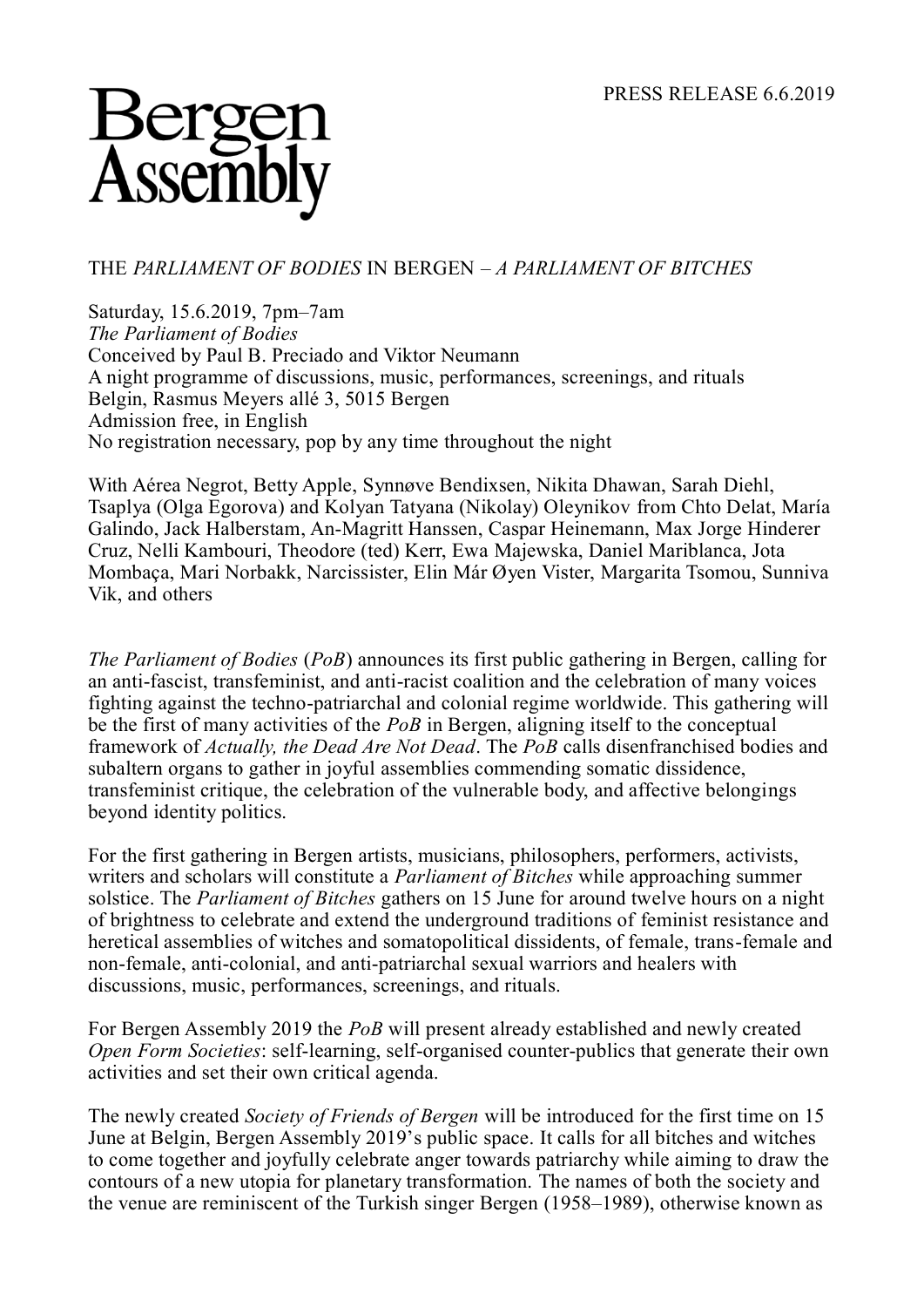Belgin Sarılmışer. The singer's life story influenced her music and manifested her status as an icon of feminist resistance against patriarchal power and domestic and sexual violence. When a rising star, her husband threw nitric acid in her face during a concert leading to the blinding of one of her eyes. Though she continued to be involved with her predator, she refused his violent attempts to silence, victimise, objectify, and domesticise her. Fatally shot by her husband in 1989, she has remained a complex symbol of sorrow and emancipation in Turkey to this day.

The *Apatride Society of the Political Others*, established in Athens in September 2016, will further challenge the tropes of the nation-state through exploring anti-colonial discourses and practices. The *Society of Friends of Lorenza Böttner*, established in Kassel and inspired by the eponymous mouth and foot painter and her practice of somatic and gender dissidence, will begin its activities which will lead to the *Impossible Parliaments* during the Opening Days of Bergen Assembly (5–8 September 2019). The *Society of Black Milk*, established in Warsaw in order to face the Polish parliament's violent attempts to outlaw abortion, will further explore the biopolitics and necropolitics of the nation-state and reproduction, and its relation to the development of patriarchal power technologies.

In Bergen, the *PoB* collaborates again with the architect and artist Andreas Angelidakis to create a new iteration of his *soft architecture* that can be assembled and reassembled in countless ways. Angelidakis' latest iteration called *LOGOS* (2019) brings together quotations by some of the artists and thinkers who have inspired the programme of the *PoB* for Bergen Assembly, including among others, Joanna Hevda, Mykki Blanco, María Galindo, Virginie Despentes, Pedro Lemebel, Jack Halberstam, Audre Lorde, and Bergen.

Originally conceived by Paul B. Preciado as the *Public Programs* of documenta 14 and subsequently joined by Viktor Neumann, the *PoB* has since mutated into an apatride institution-in-becoming without constitution, seeking bonds with other institutions to provoke politicisation and critical metamorphosis. The *PoB* understands itself as a site for cultural activism, a critical device to collectively imagine and construct other ways of producing, reproducing, and governing knowledge and life, visibility and affect, implicating bodies (human and non-human, objects, *dispositifs*, ensembles, etc.), subjugated knowledges and artistic practices.

After editions in Athens, Kassel, and Warsaw, the *PoB* establishes a counter-parliament of living bodies, beyond markets and nations, beyond national belonging and identity politics in Bergen, a city within one of the allegedly most progressive democracies for those with citizenship but certainly not for those without, and within a nation entangled in ecological exploitation, where 'even the revolution would be state-funded', as described by one of the many voices that the *PoB* encountered during research in Bergen. From 15 June 2019 onwards, the *Parliament of Bodies* and its *Societies* will spread their activities in and beyond Bergen to create synthetic alliances between different struggles for minor and dissident forms of sovereignty, recognition, and survival.

The detailed programme for 15 June 2019 will be announced soon on our website.

[Read more](http://www.bergenassembly.no/platforms/parliament-of-bodies.) on *The Parliament of Bodies* and its activities in Bergen.